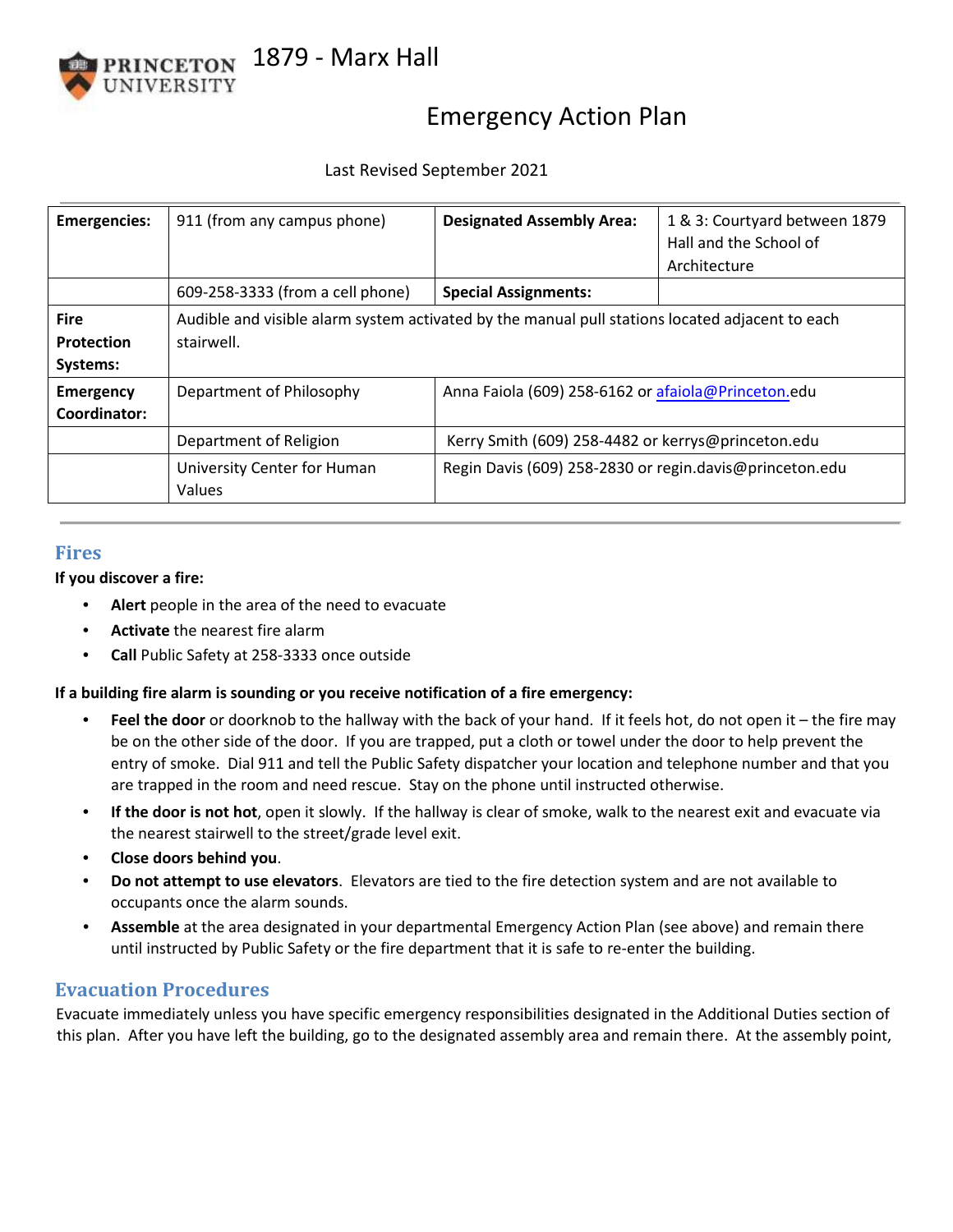# *PTENS: Princeton Telephone & Email Notification System*

In an emergency, the University may use PTENS to communicate information and instructions.

Register your emergency contact information in order to receive emergency messages: Faculty & Staff: HR Self-Service Web Site [https://ps8web.princeton.edu/pu\\_pages/HRSERVE-index.htm.](https://ps8web.princeton.edu/pu_pages/HRSERVE-index.htm)

**Graduate & Undergraduate Students**: TigerHub Website: <https://registrar.princeton.edu/tigerhub/>

supervisors will account for personnel and notify the Emergency Coordinator or Public Safety if any personnel are missing. During an emergency, students and visitors who may not be familiar with this plan must be informed of the requirement to evacuate.

# **Shelter in Place**

During certain emergency situations, particularly **chemical releases, radioactive material releases and some weather emergencies**, you may be advised to "Shelter in Place" (e.g., remain inside) rather than evacuate the building.

- Stay inside the building.
- If possible, go to a room or corridor where there are no windows. In the event of a chemical release, go to an above-ground level of the building, since some chemicals are heavier than air and may seep into basements, even if windows are closed.
- Do not use elevators.
- Shut and lock all windows and doors. Locking can provide a tighter seal.
- Turn off the heat, air conditioning or ventilation system, if you have local controls for these systems. Most University buildings have ventilation systems controlled centrally by Facilities Engineering.
- Close fireplace dampers.
- Quickly locate supplies you may need, e.g., food, water, radio, etc.
- If possible, monitor for additional information via the main [University web page,](http://www.princeton.edu/main) radio (88.1, 97.5, 101.5, 103.3, 1350, 1450, 1490) or television for further instructions.
- Do not call 911 unless you are reporting a life-threatening situation.

Additional steps to be taken if materials are available:

• In the event of a chemical, biological or radioactive material release requiring Shelter-in-Place, seal doors and windows with duct tape and/or plastic sheeting, wet paper towels, etc.  $\Box$  Cover cracks under doors with damp towels.

When the "all clear" is announced

□Open windows and doors.

- Turn on heating, air conditioning or ventilation system.
- Await further instructions.

# **Persons with Disabilities**

#### *Planning for Assistance in an Evacuation*

If you think you might need specialized assistance during an evacuation (e.g. a visual alarm device, identification of fireexit stairwells, specialized evacuation equipment or alternative egress route planning) due to a medical condition or disability, you may contact your emergency coordinator to arrange for a needs assessment. Self-identification is voluntary and confidential. All such requests and any special arrangements made will only be disclosed to Public Safety and individuals who have a responsibility to assist under the plan. Remember that elevators are tied to the fire detection system and are not available to occupants once a fire alarm sounds.